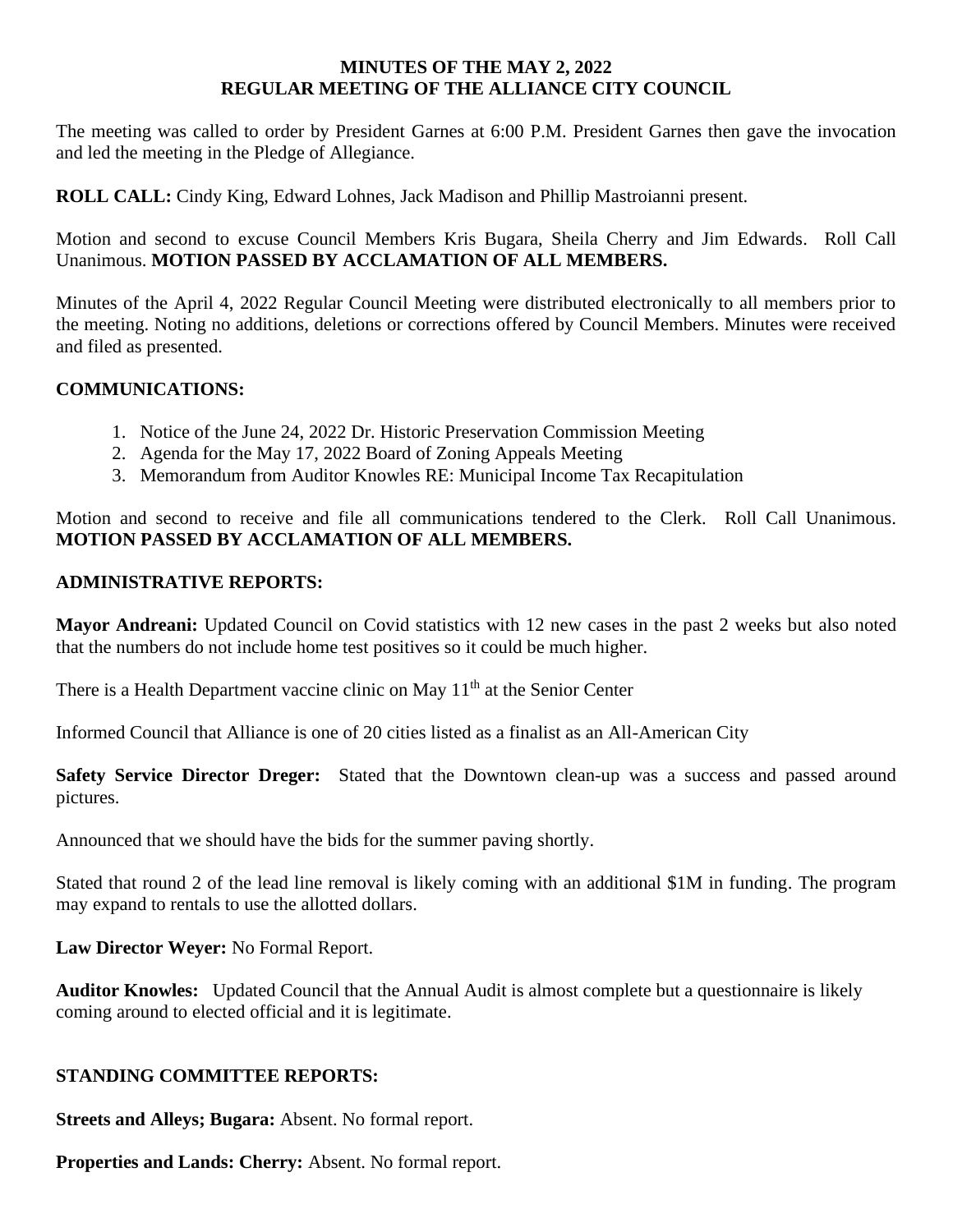**Utilities: Edwards:** Absent. No formal report.

**Community Development: King:** Asked about additional money coming to CDBG funds. Mayor explained that it is American Rescue money and finance Committee is reviewing its potential uses.

**Finance: Lohnes:** No formal report.

**Safety and Judiciary: Madison:** No formal report.

**Planning Zoning and Housing: Mastroianni:** Announced that there is a public hearing at the planning commission in June on Ordinance 027-22 so there won't be any formal action by Council on it until after that.

**Public Speaks:** Kathy Kramer of 2342 Ridgewood spoke about the Martin Luther King Jr Memorial bridge and downtown cleanup.

## **THIRD READINGS:**

**Ordinance 025-22:** Introduced by Mastroianni: An Ordinance to amend part thirteen – Building Code of the Alliance Codified Ordinances by modifying section 1369.02 Additions, insertions and changes. Motion and Second to adopt. Voice Vote: Unanimous. **ADOPTED.**

**Ordinance 027-22:** Introduced by Mastroianni: An Ordinance to amend part eleven – Planning and Zoning Code of the Alliance Codified Ordinances by amending section 1130.14 and enacting section 1130.22. **NO FORMAL ACTION.**

**SECOND READINGS:** None

**NEW BUSINESS:** None

## **OLD BUSINESS:**

**Ordinance 80-20:** Introduced by Bugara: An Ordinance vacating all of a twenty (20) foot alley bounded on the North by Prospect Street; bounded on the South by part of a twenty (20 foot alley; bounded on the East by lot 505; and bounded on the West by lot 13102 in the City of Alliance, County of Stark and State of Ohio. **NO FORMAL ACTION.**

**Ordinance 81-20:** Introduced by Bugara: An Ordinance vacating all of a twenty (20) foot alley bounded on the North by Norfolk Southern Railroad; bounded on the South by Prospect Street; bounded on the East by part of lot 482; and bounded on the West by lot 2094 in the City of Alliance, County of Stark and State of Ohio. **NO FORMAL ACTION.**

**Ordinance 82-20:** Introduced by Bugara: An Ordinance vacating all of a twenty (20) foot alley bounded on the North by a twenty (20) foot alley; bounded on the South by lot 11829; bounded on the East by part of lot 231; and bounded on the West by lot 221 in the City of Alliance, County of Stark and State of Ohio. **NO FORMAL ACTION.**

**Ordinance 86-20:** Introduced by Council as a Whole: An Ordinance declaring the improvement to certain